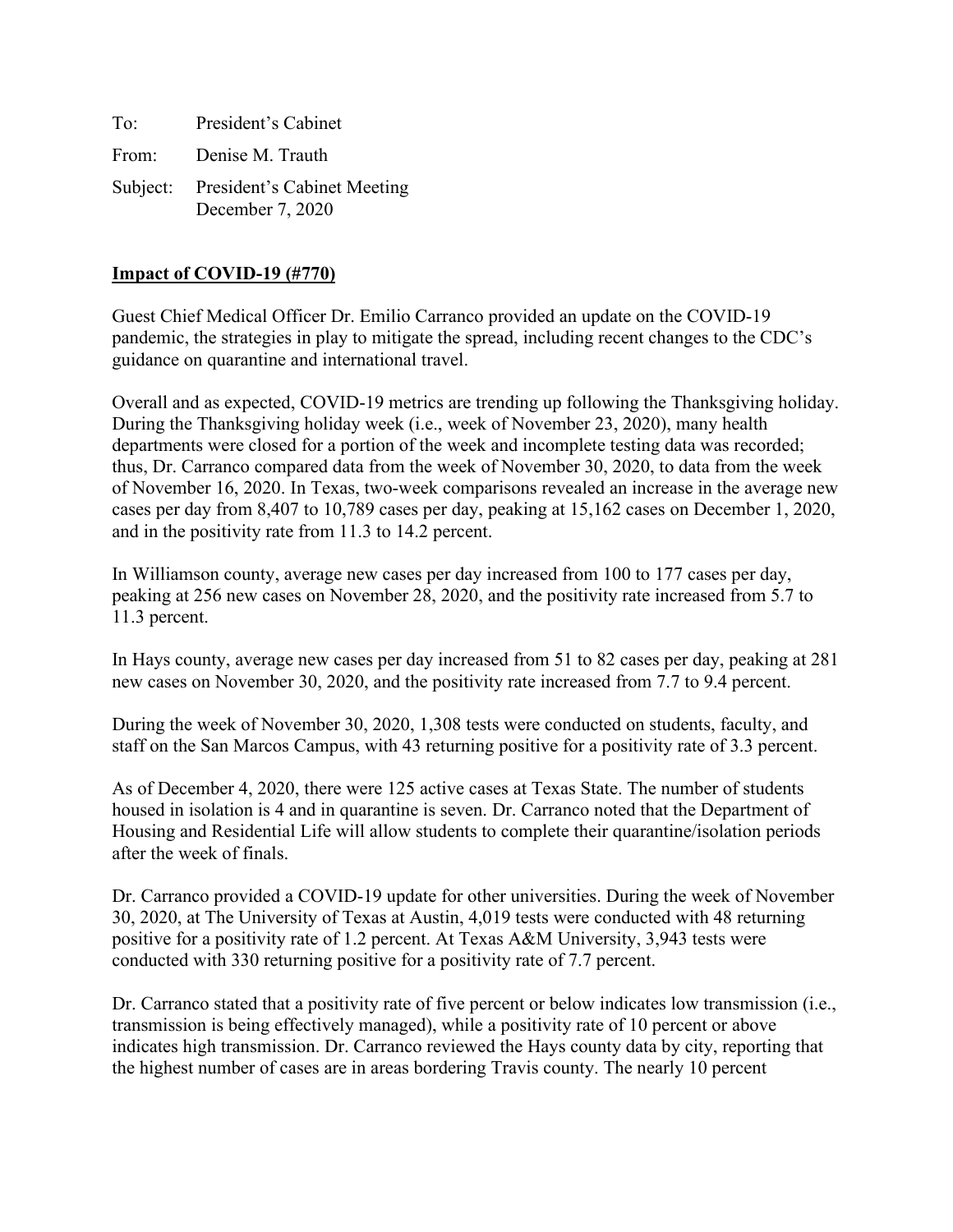positivity rate in Hays county does not appear to be driven by Texas State college students living in San Marcos.

Dr. Carranco reviewed the new guidance recently published by the Centers for Disease Control and Prevention:

- The 14-day quarantine may be reduced from 14 to 10 days. As an additional option, a seven-day quarantine may be permitted with either a negative PCR or antigen test during the last 48 hours of quarantine. Ultimately, however, the local health authority has the authority to determine the quarantine strategy based on local conditions. As such, the Hays County Local Health Department has determined that the 14-day quarantine will remain in effect for Hays County residents identified as close contacts. Since Texas State conducts a large number of tests on students, faculty, and staff, and has access to studentathletes' testing information, Hays County Epidemiologist Eric Schneider approved Texas State to require a 10-day quarantine for the general student population and a sevenday quarantine with a negative test result for student-athletes. Cabinet members agreed to this change. Aligning the 10-day quarantine period for close contacts with the 10-day isolation period for positive cases should reduce confusion.
- International travelers should test one to three days prior to departure. Post-arrival, travelers should self-monitor and quarantine for seven days and test day three, four, or five of the quarantine period. With a negative test result, the quarantine period may end after seven days, but travelers should continue to self-monitor for an additional seven days.

COVID-19 testing is an important tool for mitigating transmission, especially in institutions of higher education. Curative, Inc. will be on the Texas State campuses during the spring 2021 semester. At some point, they will transition to insurance billing, thereby preserving state funds for those who do not have insurance. Curative, Inc. has tentatively agreed to add a second testing location on the San Marcos Campus for at least two weeks. Dr. Carranco will look into whether the second location can operate through the entire semester.

Dr. Carranco discussed targeted testing in the residence halls upon the return of residence hall students in the spring. Cabinet members agreed that students living in residence halls should be expected to test upon return. Even with two locations on the San Marcos Campus, however, Curative, Inc. would not be able to test all residents over a few-day period of time. Thus, Antigen testing performed by trained Texas State staff and students could be a way to increase testing capacity when the residents return. As part of an institution's testing strategy, the CDC has endorsed the use of PCR and/or Antigen testing. PCR testing is expensive and sensitive, often producing positive test results long after persons are infectious. Antigen tests are less expensive and less sensitive and, thus, may be a suitable alternative when testing people who are asymptomatic. Initial screening of asymptomatic individuals could be performed with an Antigen test, and a positive Antigen test result could then be verified with a PCR test. President Trauth asked Dr. Cavitt to convene a work group, consisting of Mr. Algoe, Dr. Carranco, Dr. Rodney Rohde, Mr. Kyle Estes, and Mr. Whitten Smart, to develop a targeted testing plan for students living in residence halls in the spring.